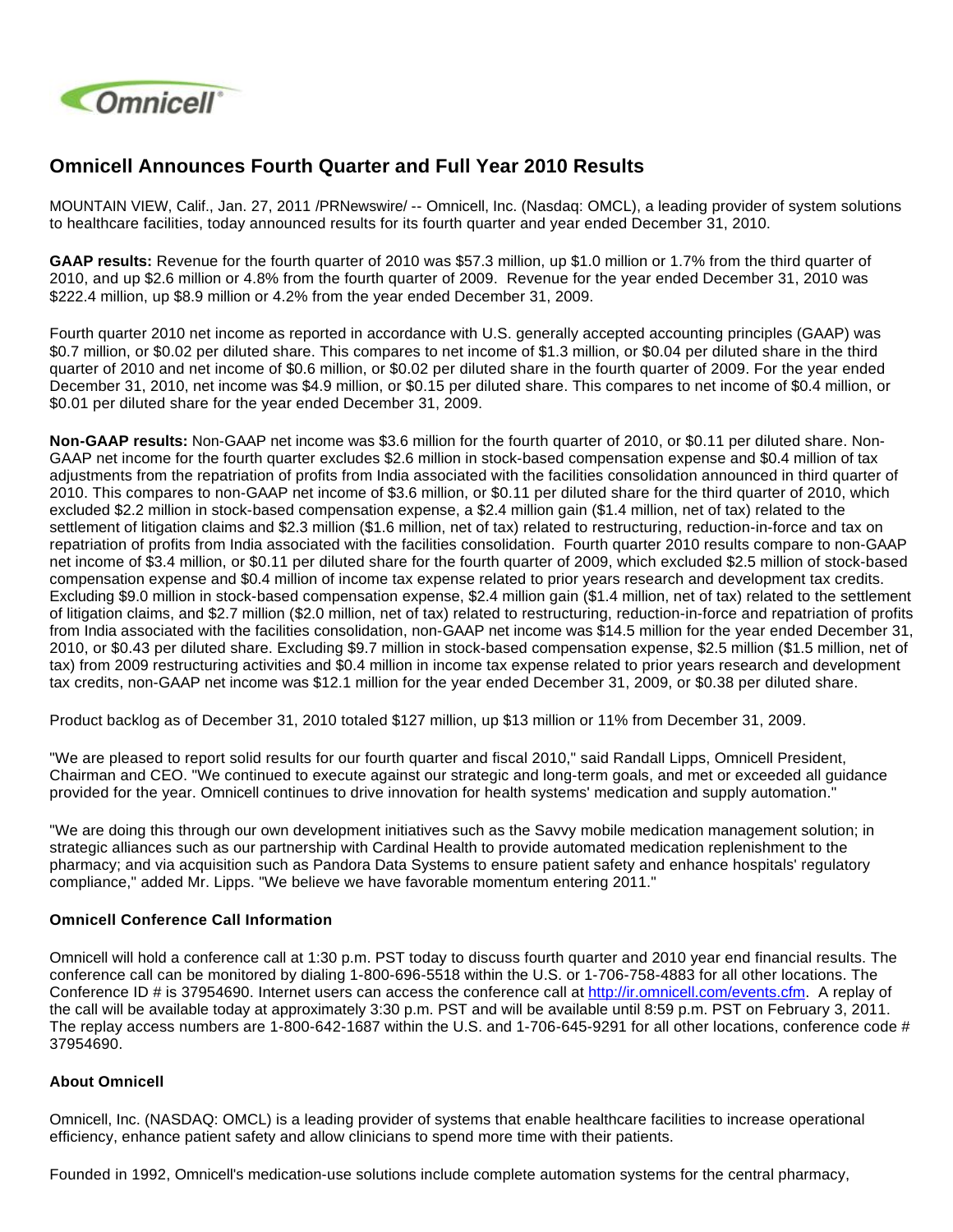anesthesia workstations for the operating room, dispensing cabinet systems for nursing units, and safe, secure medication transportation and verification systems to the patient bedside. From a medication's arrival at the receiving dock to its dosing to the patient, Omnicell systems store it, package it, bar code it, order it, issue it, and provide information and controls on its use and reorder.

Omnicell supply product lines provide a healthcare institution with comprehensive supply chain solutions that result in fast, effective control of costs, capture of charges for payer reimbursement, and timely reorder of supplies. Products range from high-security closed-cabinet systems and software to open-shelf and combination solutions in the nursing unit, cath lab and operating room.

For more information, visit [www.omnicell.com](http://www.omnicell.com/).

# **Forward-Looking Statements**

To the extent any statements contained in this release deal with information that is not historical, these statements are necessarily forward-looking. As such, they are subject to the occurrence of many events outside Omnicell's control and are subject to various risk factors that could cause actual results to differ materially from those expressed or implied in any forwardlooking statement. The risk factors are described in the Company's Securities and Exchange Commission (SEC) filings and include, without limitation, the unfavorable general economic and market conditions, volatility in the credit market, risks to growth and acceptance of our products and services and to growth of the clinical automation and workflow automation market generally, the potential of increasing competition, potential regulatory changes, and the ability of the company to improve sales productivity to grow product backlog, retain key personnel, to cut expenses, to manage future changes in revenue levels, to develop new products and integrate acquired companies, products or intellectual property in a timely and cost-effective manner. Prospective investors are cautioned not to place undue reliance on forward-looking statements.

# **Use of Non-GAAP Financial Information**

This press release contains financial measures that are not calculated in accordance with U.S. generally accepted accounting principles (GAAP). Our management evaluates and makes operating decisions using various performance measures. In addition to Omnicell's GAAP results, we also consider non-GAAP gross profit, non-GAAP operating expenses, non-GAAP net income, and non-GAAP net income per diluted share. Additionally, we calculate Adjusted EBITDA (another non-GAAP measure) by means of adjustments to GAAP Net Income. These non-GAAP results should not be considered as an alternative to gross profit, operating expenses, net income, net income per diluted share, or any other performance measure derived in accordance with GAAP. We present these non-GAAP results because we consider them to be important supplemental measures of Omnicell's performance.

Our non-GAAP gross profit, non-GAAP operating expenses, non-GAAP net income, and non-GAAP net income per diluted share are exclusive of certain items to facilitate management's review of the comparability of Omnicell's core operating results on a period to period basis because such items are not related to Omnicell's ongoing core operating results as viewed by management. We define our "core operating results" as those revenues recorded in a particular period and the expenses incurred within that period that directly drive operating income in that period. Management uses these non-GAAP financial measures in making operating decisions because, in addition to meaningful supplemental information regarding operating performance, the measures give us a better understanding of how we should invest in research and development, fund infrastructure growth and evaluate the effectiveness of marketing strategies. In calculating the above non-GAAP results, management specifically adjusted for the following excluded items:

a) Stock-based compensation expense impact of Accounting Standards Codification (ASC) 718. We recognize equity planrelated compensation expenses, which represents the fair value of all share-based payments to employees, including grants of employee stock options, as required under ASC 718, "Stock Compensation".

b) Restructuring charges. In the third quarter of 2010 we incurred charges for restructuring and impairment in executing our plan for consolidation of our Bangalore, India and Woodlands, Texas offices with our California and Tennessee facilities. These charges consisted of severance for departing employees and relocation benefits for transferring employees, exit and disposal costs related to the closed facilities, and impairment of abandoned leasehold improvements. In the first quarter of 2009, we incurred charges for employee severance in connection with a reduction in force, which was designed to align our cost structure with current business expectations. The financial impact of these charges is excluded from our non-GAAP results as they are considered to be infrequent in nature, they are not expected to occur in the ordinary course of business, and are not used for the purpose of evaluating the company's core performance.

c) Reduction-in-force and other exit related charges. In the third quarter of 2010, we conducted a small reduction-in-force to rebalance the required workforce by function to our current business environment. Additionally, we incurred lease termination costs and leasehold improvement impairment costs (upon abandonment) in connection with merging our Lebanon, Tennessee office with our office in Nashville.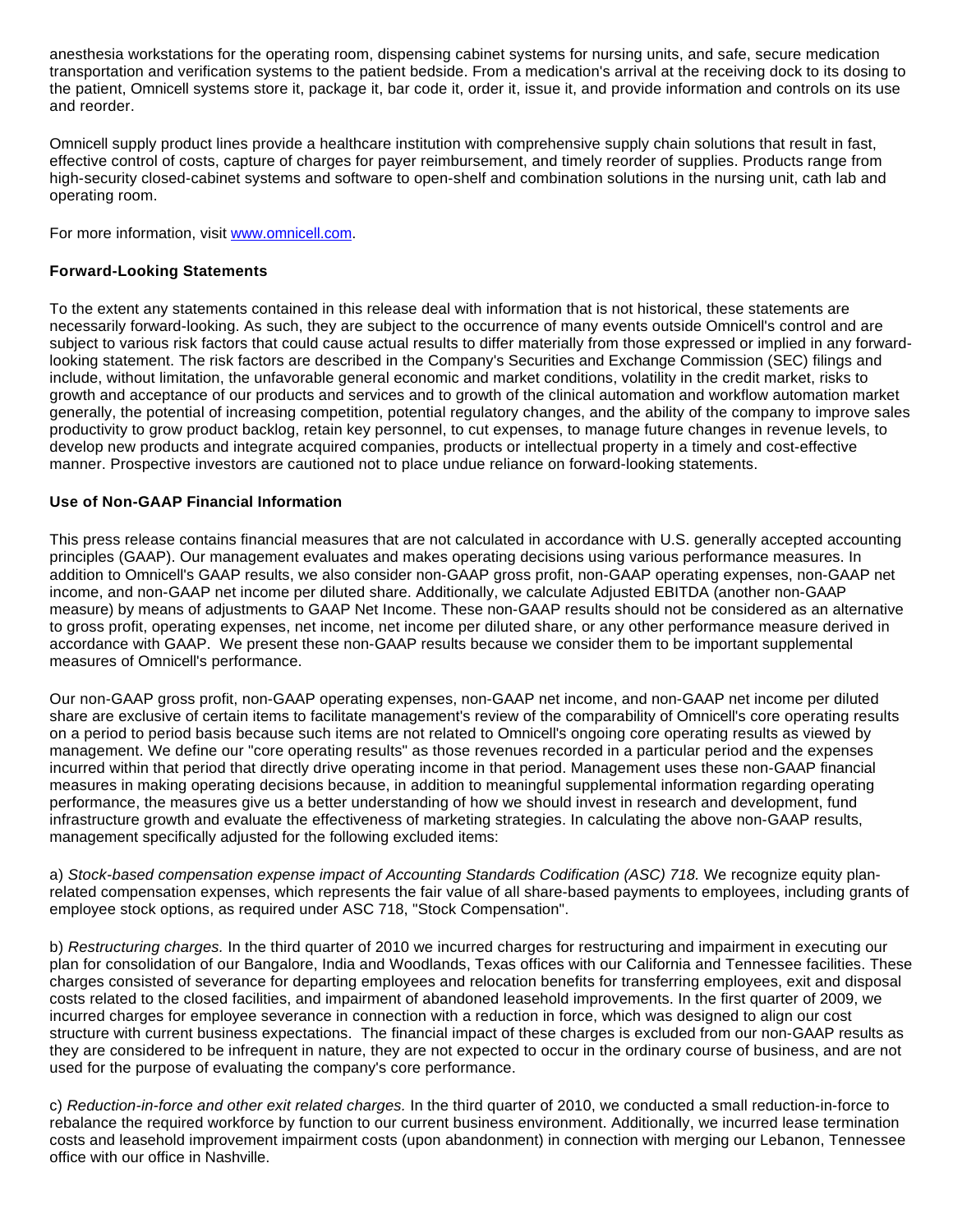d) Litigation settlement. In the third quarter of 2010, we settled two pending litigations with Flo Healthcare LLC (now part of InterMetro Industries Corporation), paid InterMetro \$2.65 million, and entered into a patent cross-license agreement with InterMetro, wherein Omnicell received an ongoing license to the patent at issue in the suits, and InterMetro received licenses to two Omnicell patents. The parties then jointly filed for dismissal of the cases. The release of the liability in excess of amounts settled resulted in a reduction of expenses in the third quarter 2010 which was reported in selling, general, and administrative expense.

e) Taxes on repatriated foreign earnings .The closure of our Bangalore, India office resulted in a charge for repatriation taxes and a valuation allowance against related deferred tax assets in the third and fourth quarters of 2010.

f) Income tax adjustments. To provide transparency into the Company's trends and performance, we consider non-recurring research and development tax credit adjustments to be non-GAAP adjustments.

Management adjusts for the above items because management believes that, in general, these items possess one or more of the following characteristics: their magnitude and timing is largely outside of Omnicell's control; they are unrelated to the ongoing operation of the business in the ordinary course; they are unusual and we do not expect them to occur in the ordinary course of business; or they are non-operational, or non-cash expenses involving stock option grants.

We believe that the presentation of these non-GAAP financial measures is warranted for several reasons:

1) Such non-GAAP financial measures provide an additional analytical tool for understanding Omnicell's financial performance by excluding the impact of items which may obscure trends in the core operating results of the business;

2) Since we have historically reported non-GAAP results to the investment community, we believe the inclusion of non-GAAP numbers provides consistency and enhances investors' ability to compare our performance across financial reporting periods;

3) These non-GAAP financial measures are employed by Omnicell's management in its own evaluation of performance and are utilized in financial and operational decision making processes, such as budget planning and forecasting; and

4) These non-GAAP financial measures facilitate comparisons to the operating results of other companies in our industry, which use similar financial measures to supplement their GAAP results, thus enhancing the perspective of investors who wish to utilize such comparisons in their analysis of our performance.

Set forth below are additional reasons why share-based compensation expense related to ASC 718 is excluded from our non-GAAP financial measures:

i) While share-based compensation calculated in accordance with ASC 718 constitutes an ongoing and recurring expense of Omnicell, it is not an expense that requires cash settlement by Omnicell. We therefore exclude these charges for purposes of evaluating core operating results. Thus, our non-GAAP measurements are presented exclusive of stock-based compensation expense to assist management and investors in evaluating our core operating results.

ii) We present ASC 718 share-based payment compensation expense in our reconciliation of non-GAAP financial measures on a pre-tax basis because the exact tax differences related to the timing and deductibility of share-based compensation, under ASC 718 are dependent upon the trading price of Omnicell's common stock and the timing and exercise by employees of their stock options. As a result of these timing and market uncertainties the tax effect related to share-based compensation expense would be inconsistent in amount and frequency and is therefore excluded from our non-GAAP results.

Our Adjusted EBITDA calculation is defined as earnings before interest income and expense, taxes, depreciation and amortization, and non-cash expenses, including ASC 718 stock compensation expense.

As stated above, we present non-GAAP financial measures because we consider them to be important supplemental measures of performance. However, non-GAAP financial measures have limitations as an analytical tool and should not be considered in isolation or as a substitute for Omnicell's GAAP results. In the future, we expect to incur expenses similar to certain of the non-GAAP adjustments described above and expect to continue reporting non-GAAP financial measures excluding such items. Some of the limitations in relying on non-GAAP financial measures are:

- Omnicell's stock option and stock purchase plans are important components of incentive compensation arrangements and will be reflected as expenses in Omnicell's GAAP results for the foreseeable future under ASC 718.
- Other companies, including other companies in Omnicell's industry, may calculate non-GAAP financial measures differently than Omnicell, limiting their usefulness as a comparative measure.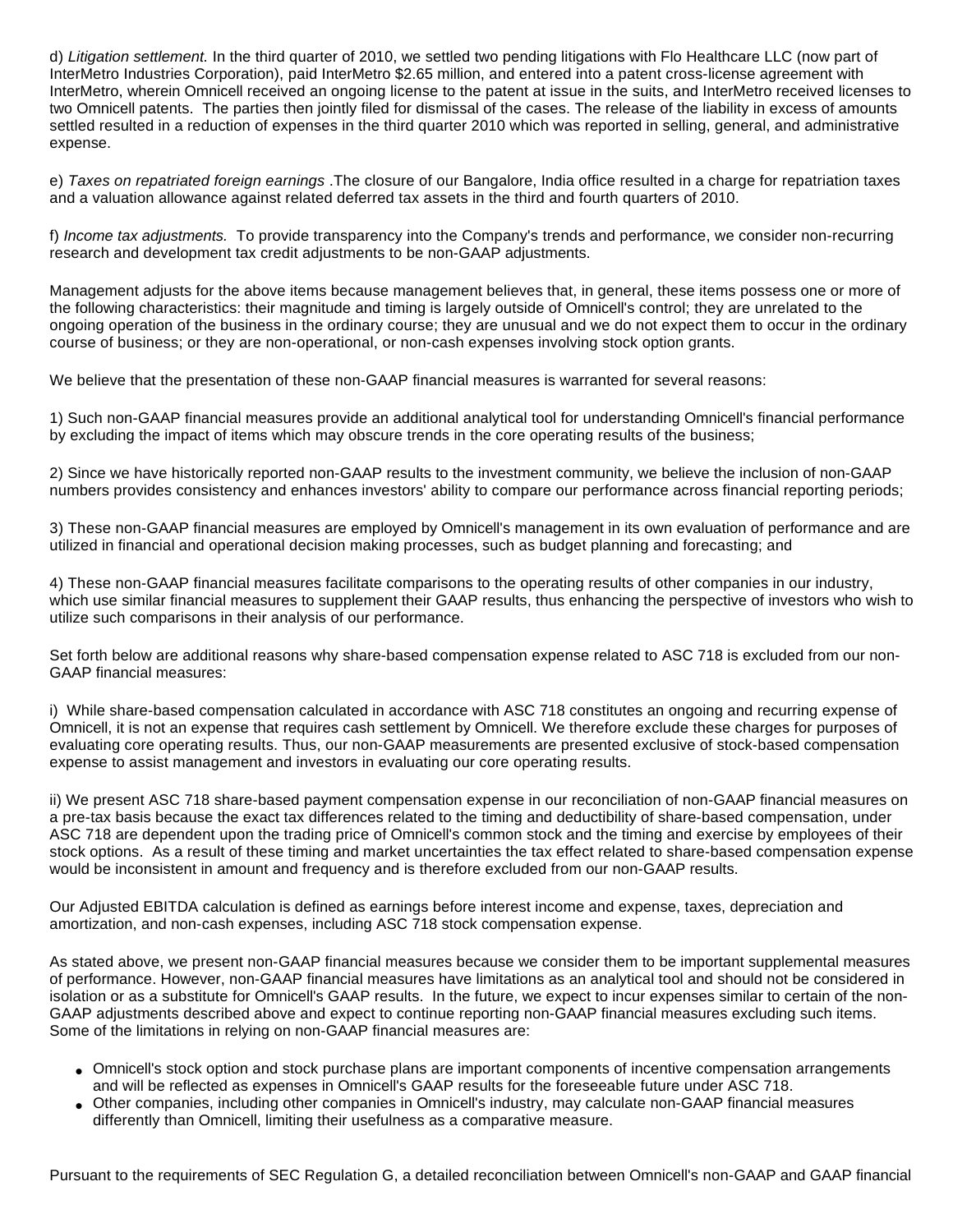results is set forth in the financial tables at the end of this press release. Investors are advised to carefully review and consider this information strictly as a supplement to the GAAP results that are contained in this press release and in Omnicell's SEC filings.

# OMCL-E

#### **Omnicell, Inc. Condensed Consolidated Statements of Operations (in thousands, except per share data)**

|                                          |                                     |                                      |                                     |        |                                     | <b>Year Ended</b> |    |                         |  |  |  |
|------------------------------------------|-------------------------------------|--------------------------------------|-------------------------------------|--------|-------------------------------------|-------------------|----|-------------------------|--|--|--|
|                                          | December 31,<br>2010<br>(unaudited) | September 30,<br>2010<br>(unaudited) | December 31,<br>2009<br>(unaudited) |        | December 31,<br>2010<br>(unaudited) |                   |    | December 31,<br>2009(1) |  |  |  |
| Revenues:                                |                                     |                                      |                                     |        |                                     |                   |    |                         |  |  |  |
| Product                                  | \$<br>43,541                        | \$<br>43,241                         | \$                                  | 42,936 | \$                                  | 171,100           | \$ | 170,068                 |  |  |  |
| Services and other revenues              | 13,727                              | 13,045                               |                                     | 11,717 |                                     | 51,307            |    | 43,389                  |  |  |  |
| Total revenue                            | 57,268                              | 56,286                               |                                     | 54,653 |                                     | 222,407           |    | 213,457                 |  |  |  |
| Cost of revenues:                        |                                     |                                      |                                     |        |                                     |                   |    |                         |  |  |  |
| Cost of product revenues                 | 18,649                              | 19,449                               |                                     | 20,474 |                                     | 76,372            |    | 80,016                  |  |  |  |
| Cost of services and other revenues      | 7,256                               | 6,698                                |                                     | 6,956  |                                     | 28,079            |    | 27,011                  |  |  |  |
| Restructuring charges                    |                                     | 39                                   |                                     |        |                                     | 39                |    | 1,209                   |  |  |  |
| Total cost of revenues                   | 25,905                              | 26,186                               |                                     | 27,430 |                                     | 104,490           |    | 108,236                 |  |  |  |
| Gross profit                             | 31,363                              | 30,100                               |                                     | 27,223 |                                     | 117,917           |    | 105,221                 |  |  |  |
| Operating expenses:                      |                                     |                                      |                                     |        |                                     |                   |    |                         |  |  |  |
| Research and development                 | 5,403                               | 6,089                                |                                     | 4,037  |                                     | 21,007            |    | 17,569                  |  |  |  |
| Selling, general, and administrative     | 24,438                              | 19,851                               |                                     | 21,807 |                                     | 86,227            |    | 85,668                  |  |  |  |
| Restructuring charges                    |                                     | 1,157                                |                                     |        |                                     | 1,157             |    | 1,315                   |  |  |  |
| Total operating expenses                 | 29,841                              | 27,097                               |                                     | 25,844 |                                     | 108,391           |    | 104,552                 |  |  |  |
| Income from operations                   | 1,522                               | 3,003                                |                                     | 1,379  |                                     | 9,526             |    | 669                     |  |  |  |
| Other income and expense, net            | 145                                 | 159                                  |                                     | 91     |                                     | 431               |    | 523                     |  |  |  |
| Income before provision for income taxes | 1,667                               | 3,162                                |                                     | 1,470  |                                     | 9,957             |    | 1,192                   |  |  |  |
| Provision for income taxes               | 995                                 | 1,886                                |                                     | 913    |                                     | 5,065             |    | 748                     |  |  |  |
| Net income                               | \$<br>672                           | \$<br>1,276                          | $\$$                                | 557    | \$                                  | 4,892             | \$ | 444                     |  |  |  |
| Net income per share:                    |                                     |                                      |                                     |        |                                     |                   |    |                         |  |  |  |
| Basic                                    | \$<br>0.02                          | \$<br>0.04                           | \$                                  | 0.02   | \$                                  | 0.15              | \$ | 0.01                    |  |  |  |
| Diluted                                  | \$<br>0.02                          | \$<br>0.04                           | \$                                  | 0.02   | \$                                  | 0.15              | \$ | 0.01                    |  |  |  |
| Weighted average shares outstanding:     |                                     |                                      |                                     |        |                                     |                   |    |                         |  |  |  |
| Basic                                    | 32,997                              | 32,822                               |                                     | 31,927 |                                     | 32,651            |    | 31,691                  |  |  |  |
| Diluted                                  | 33,900                              | 33,540                               |                                     | 32,513 |                                     | 33,513            |    | 32,063                  |  |  |  |

(1) Information derived from our December 31, 2009 audited Consolidated Financial Statements.

#### **Omnicell, Inc. Condensed Consolidated Balance Sheets (In thousands)**

| December 31, | December 31, |
|--------------|--------------|
| 2010         | 2009         |
| (unaudited)  | (1)          |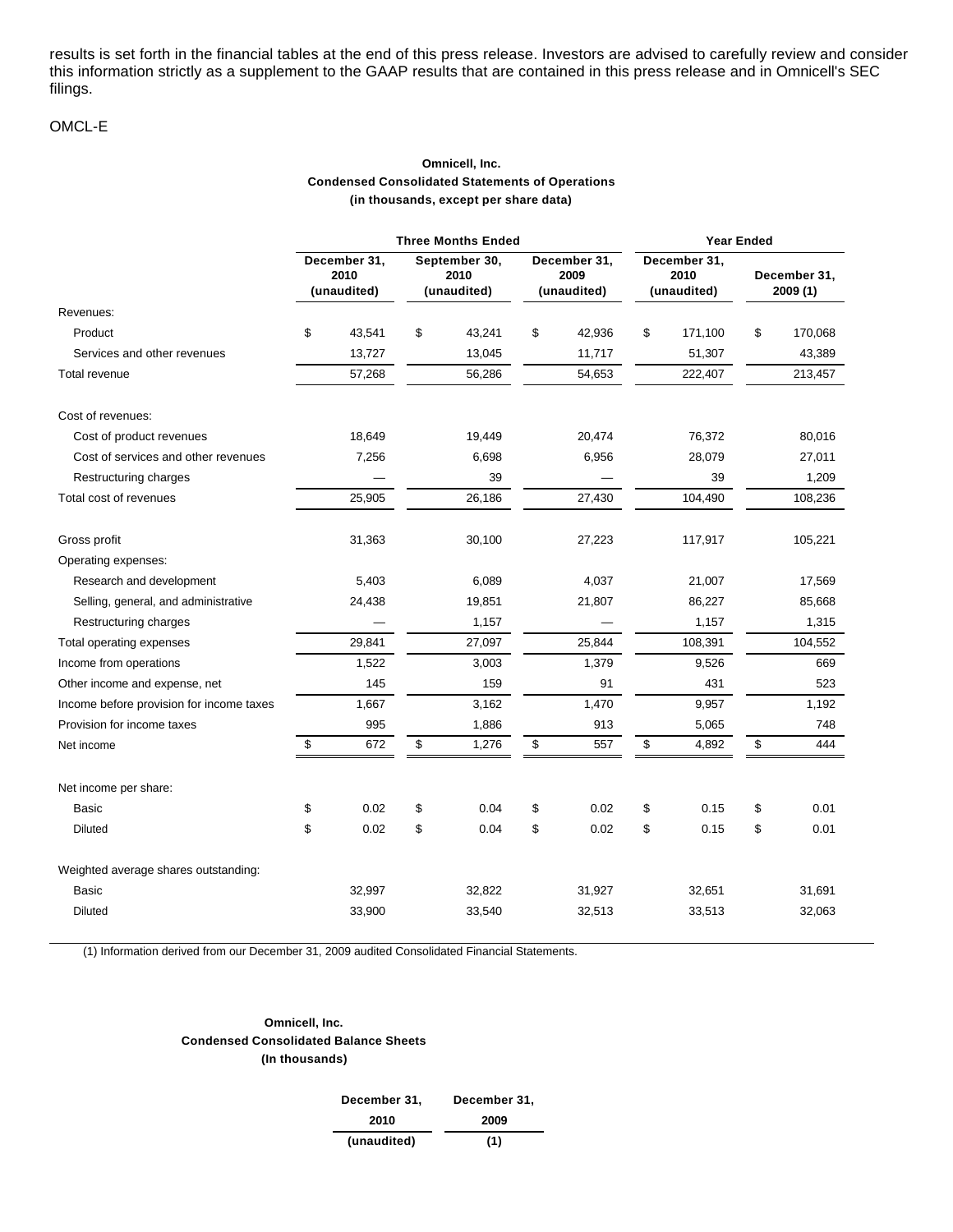#### **ASSETS**

| Current assets:                                                            |               |               |
|----------------------------------------------------------------------------|---------------|---------------|
| Cash and cash equivalents                                                  | \$<br>175,635 | \$<br>169,230 |
| Short-term investments                                                     | 8,074         |               |
| Accounts receivable, net                                                   | 42,732        | 40,826        |
| Inventories                                                                | 9,785         | 10,502        |
| Prepaid expenses                                                           | 12,251        | 8,780         |
| Deferred tax assets                                                        | 12,945        | 15,247        |
| Other current assets                                                       | 7,066         | 6,159         |
| Total current assets                                                       | 268,488       | 250,744       |
| Property and equipment, net                                                | 14,351        | 13,209        |
| Non-current net investment in sales-type leases                            | 9,224         | 10,104        |
| Goodwill                                                                   | 28,543        | 24,982        |
| Other intangible assets                                                    | 4,672         | 4,233         |
| Non-current deferred tax assets                                            | 9,660         | 9,666         |
| Other assets                                                               | 8,365         | 9,322         |
| <b>Total assets</b>                                                        | \$<br>343,303 | \$<br>322,260 |
| <b>LIABILITIES AND STOCKHOLDERS' EQUITY</b><br><b>Current liabilities:</b> |               |               |
| Accounts payable                                                           | 13,242        | \$<br>10,313  |
| Accrued compensation                                                       | 7,731         | 8,095         |
| <b>Accrued liabilities</b>                                                 | 8,484         | 11,997        |
| Deferred service revenue                                                   | 16,788        | 14,457        |
| Deferred gross profit                                                      | 11,719        | 13,689        |
| <b>Total current liabilities</b>                                           | 57,964        | 58,551        |
| Long-term deferred service revenue                                         | 19,171        | 20,810        |
| Other long-term liabilities                                                | 675           | 595           |
| <b>Total liabilities</b>                                                   | 77,810        | 79,956        |
| Stockholders' equity:                                                      |               |               |
| Total stockholders' equity                                                 | 265,493       | 242,304       |
| Total liabilities and stockholders' equity                                 | \$<br>343,303 | \$<br>322,260 |

(1) Information derived from our December 31, 2009 audited Consolidated Financial Statements.

# **Omnicell, Inc. Reconciliation of GAAP to Non-GAAP (In thousands, except per share data, unaudited)**

|                       | Three months ended |               |    |                                     |     |                      |    |                                     |    |                   |    |                                     |  |
|-----------------------|--------------------|---------------|----|-------------------------------------|-----|----------------------|----|-------------------------------------|----|-------------------|----|-------------------------------------|--|
|                       | December 31, 2010  |               |    |                                     |     |                      |    | September 30, 2010                  |    | December 31, 2009 |    |                                     |  |
|                       |                    | Net<br>income |    | Net income<br>per share-<br>diluted |     | <b>Net</b><br>income |    | Net income<br>per share-<br>diluted |    | Net<br>income     |    | Net income<br>per share-<br>diluted |  |
| <b>GAAP</b>           | \$                 | 672           | \$ | 0.02                                | \$. | 1,276                | \$ | 0.04                                | \$ | 557               | \$ | 0.02                                |  |
| Non-GAAP adjustments: |                    |               |    |                                     |     |                      |    |                                     |    |                   |    |                                     |  |
| Restructuring cost    |                    |               |    |                                     |     |                      |    |                                     |    |                   |    |                                     |  |
| Gross profit          |                    |               |    |                                     |     | 39                   |    |                                     |    |                   |    |                                     |  |
| Operating expenses    |                    |               |    |                                     |     | 1,157                |    |                                     |    |                   |    |                                     |  |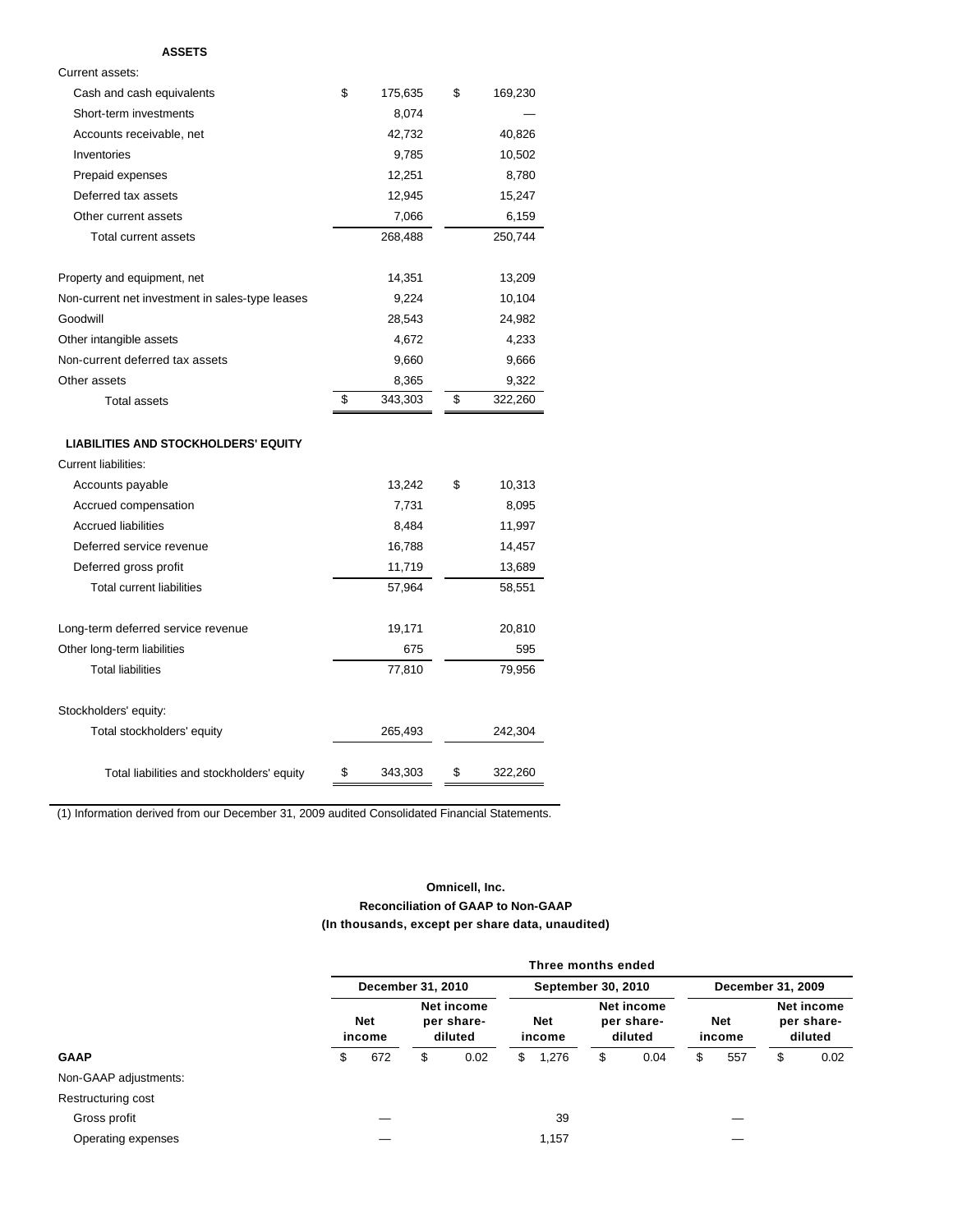| Reduction-in-force, other exit-related charges |             |            |             |            |             |            |
|------------------------------------------------|-------------|------------|-------------|------------|-------------|------------|
| Gross profit                                   |             |            | 285         |            |             |            |
| Operating expenses                             |             |            | 219         |            |             |            |
| Litigation settlement (operating expense)      |             |            | (2, 439)    |            |             |            |
| Subtotal pretax adjustments                    |             |            | (739)       |            |             |            |
| Income tax effect of non-GAAP adjustments      |             |            | 326         |            |             |            |
| Taxes on repatriated foreign earnings          | 383         |            | 574         |            |             |            |
| Non-recurring tax adjustment                   |             |            |             |            | 422         |            |
| ASC 718 share-based compensation adjustment    |             |            |             |            |             |            |
| Gross profit                                   | 356         |            | 293         |            | 453         |            |
| Operating expenses                             | 2,208       |            | 1,905       |            | 2,001       |            |
| Total after tax adjustments                    | 2,947       | 0.09       | 2,359       | 0.07       | 2,876       | 0.09       |
| <b>Non-GAAP</b>                                | \$<br>3,619 | \$<br>0.11 | \$<br>3,635 | \$<br>0.11 | \$<br>3,433 | \$<br>0.11 |

# **Omnicell, Inc. Reconciliation of GAAP to Non-GAAP (In thousands, except per share data, unaudited)**

|                                                | Year ended |                      |    |                                     |                   |                      |                                     |      |  |  |
|------------------------------------------------|------------|----------------------|----|-------------------------------------|-------------------|----------------------|-------------------------------------|------|--|--|
|                                                |            | December 31, 2010    |    |                                     | December 31, 2009 |                      |                                     |      |  |  |
| <b>GAAP</b>                                    |            | <b>Net</b><br>income |    | Net income<br>per share-<br>diluted |                   | <b>Net</b><br>income | Net income<br>per share-<br>diluted |      |  |  |
|                                                |            | 4,892                | \$ | 0.15                                | \$                | 444                  | \$                                  | .01  |  |  |
| Non-GAAP adjustments:                          |            |                      |    |                                     |                   |                      |                                     |      |  |  |
| Restructuring cost                             |            |                      |    |                                     |                   |                      |                                     |      |  |  |
| Gross profit                                   |            | 39                   |    |                                     |                   | 1,209                |                                     |      |  |  |
| Operating expenses                             |            | 1,157                |    |                                     |                   | 1,315                |                                     |      |  |  |
| Reduction-in-force, other exit-related charges |            |                      |    |                                     |                   |                      |                                     |      |  |  |
| Gross profit                                   |            | 285                  |    |                                     |                   |                      |                                     |      |  |  |
| Operating expenses                             |            | 219                  |    |                                     |                   |                      |                                     |      |  |  |
| Litigation settlement (operating expense)      |            | (2, 439)             |    |                                     |                   |                      |                                     |      |  |  |
| Subtotal pretax adjustments                    |            | (739)                |    |                                     |                   | 2,524                |                                     |      |  |  |
| Income tax effect of non-GAAP adjustments      |            | 326                  |    |                                     |                   | (990)                |                                     |      |  |  |
| Taxes on repatriated foreign earnings          |            | 957                  |    |                                     |                   |                      |                                     |      |  |  |
| Non-recurring tax adjustment                   |            |                      |    |                                     |                   | 422                  |                                     |      |  |  |
| ASC 718 share-based compensation adjustment    |            |                      |    |                                     |                   |                      |                                     |      |  |  |
| Gross profit                                   |            | 1,350                |    |                                     |                   | 1,478                |                                     |      |  |  |
| Operating expenses                             |            | 7,665                |    |                                     |                   | 8,247                |                                     |      |  |  |
| Total after tax adjustments                    |            | 9,559                |    | 0.28                                |                   | 11,681               |                                     | 0.37 |  |  |
| <b>Non-GAAP</b>                                | \$         | 14,451               | \$ | 0.43                                | \$                | 12,125               | \$                                  | 0.38 |  |  |

**Omnicell, Inc. Calculation of Adjusted EBITDA (1) (In thousands, unaudited)**